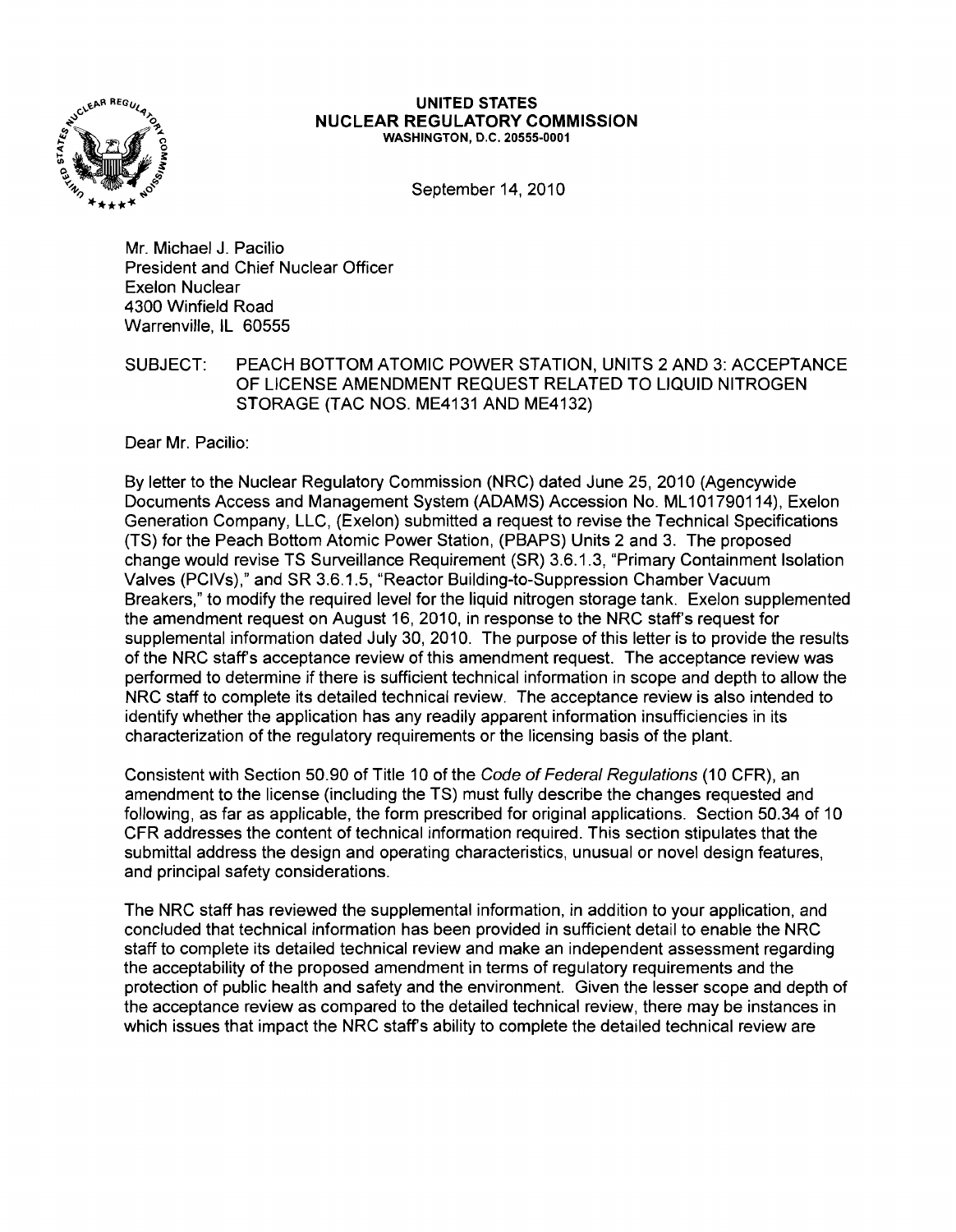M. Pacilio  $-2$  -

identified despite completion of an adequate acceptance review. You will be advised of any further information needed to support the NRC staff's detailed technical review by separate correspondence.

If you have any questions, please contact me at (301) 415-3204.

Sincerely,

(astin) Hoghers *1*

John D. Hughey, Project Manager Plant Licensing Branch 1-2 Division of Operating Reactor Licensing Office of Nuclear Reactor Regulation

Docket Nos. 50-277 and 50-278

cc: Distribution via Listserv